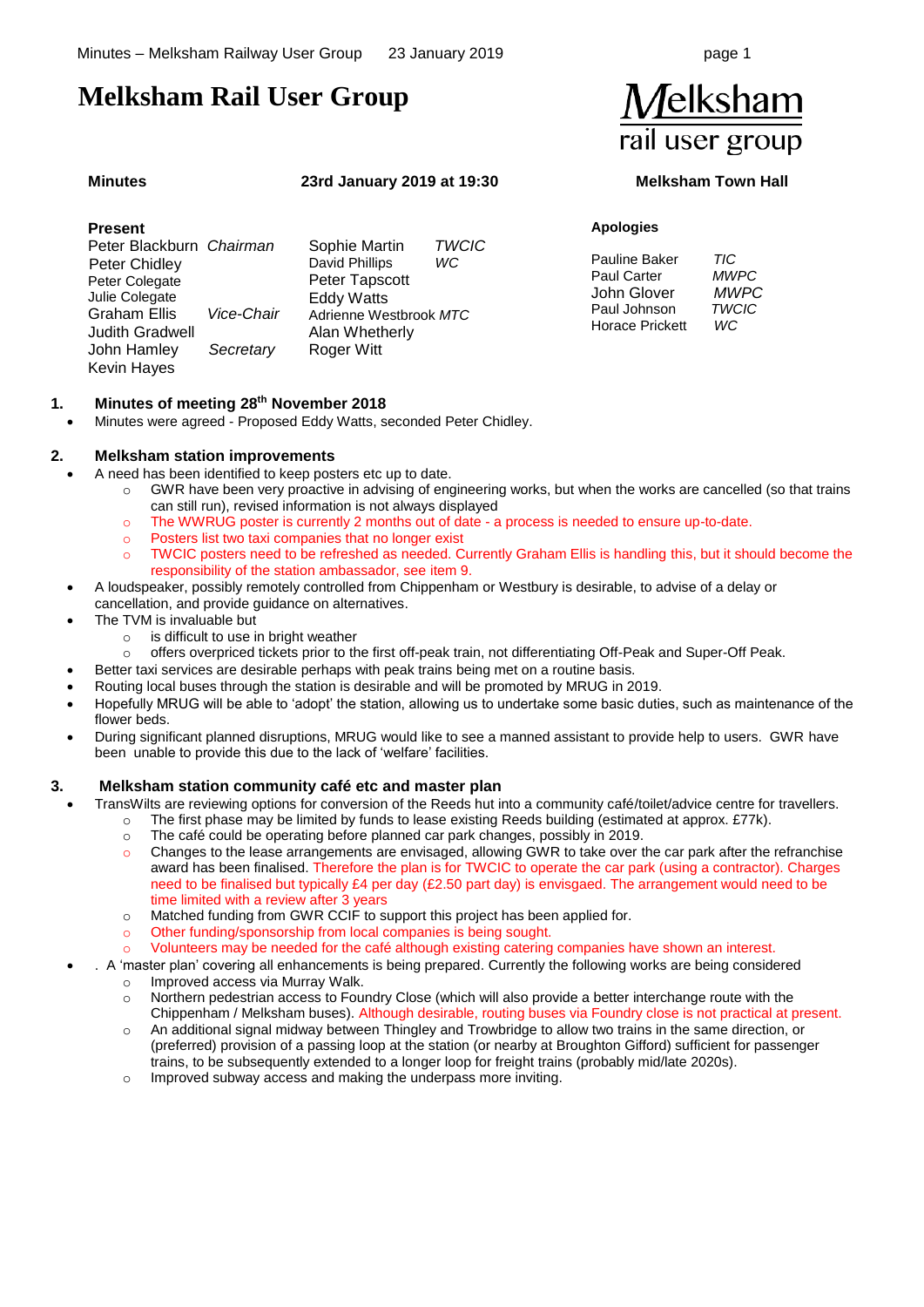### **4. Service issues**

- TW is still pressing for
	- o an hourly service in each direction (by 2020) which needs a loop to provide timetable resilience.
		- ➢ A design solution for the passing loop will be needed, hopefully funded in CP6. The LEP may be able to assist but will need matched funding.
	- $\circ$  Extension of the route to Southampton (possibly the airport), which is being viewed positively by the TOCs and the DfT.
- The following changes are also desirable (in advance of the more frequent service)
	- Provision of trains to fill gaps, such as an additional down commuting service in the morning, and for later/earlier services (such as 5:20 and 17:20 up, 7:36 and 22:36 down) are still urgently needed
	- o User requests for earlier and later trains in each direction indicate that additional passenger generation could be created at those times. In the evenings, a late train could provide travel security for passengers that use earlier trains, and hence even if lightly loaded, are still desirable.
	- There is a further need for later trains from Bristol/Bath to Chippenham on weekdays.
	- The Wilts Rail Strategy consultation, funded by LEP and WC, was held on 16<sup>th</sup> January 2019. MRUG attended. See item [9.](#page-1-0)
- The current rail service has stabilised after several weeks of engineering disruption, and seems reliable, after an initial poor start (e.g. for Westbury works overrun)
	- o MRUG would like to keep track of any service issues, and members should report these, via the Coffee Shop or by email to [info@mrug.org.uk.](mailto:info@mrug.org.uk)
	- $\circ$  Engineering works which affect the line are expected  $9<sup>th</sup>$ -11<sup>th</sup> February and in May.

### <span id="page-1-1"></span>**5. Surveys**

- Chippenham station usage will be the subject of surveys in w/b 28<sup>th</sup> January. If you can help, please contact Sophie Martin on [sophie@transwilts.org.](mailto:sophie@transwilts.org)
- Melksham station usage concentrating on the car park will be the subject of survey in w/b 4<sup>th</sup> February. If you can help, please register via the Coffee Shop or by email t[o info@mrug.org.uk](mailto:info@mrug.org.uk)

#### **6. Community Rail Report**

- Sophie Martin, TW Community Rail Officer, outlined her current activities which are being expanded as the role develops. o Chippenham rail users had a presentation on possible changes to the station forecourt and solicited suggestions at the meeting with GWR. This has led onto surveys, see ite[m 5.](#page-1-1)
- A program of school activity is being developed, currently by shadowing a Community Rail education officer in Sussex

#### **7. Promotion**

- For activities planned for 2019, see the schedule in item [12.](#page-2-0) This mirrors a more active program in 2019 to promote both MRUG and local rail services.
- Spring and summer outings to the south coast, a visit to Imber, and guided walks are provisionally scheduled.
- MRUG will participate in ACoRP's 'Rail in the City' event at Reading on 15<sup>th</sup> May.
- The 2018 Santa trip to Swindon was very successful
	- o We had a dedicated coach and were generously supported by GWR. £252 profit was made. 80 seats were filled.
	- o Thanks are due especially to Graham Ellis for the organisation and Paul Johnson for Santa!
	- o Additional security/safety arrangements were in place for the 2018 trip. Including DRB checks for Santa, and a full risk assessment.
- A 2019 Santa trip will be held, possibly running on two trains to allow additional participation.
- The MRUG website has been remodelled and now includes Realtime train and bus information, and a wealth of other local information related to transport.
	- o Pauline Baker (of the Tourist Information Centre) is assisting with details of the town
		- o The website is at [www.mrug.org.uk.](http://www.mrug.org.uk/)

#### **8. Finance**

- The signatories on the Coventry account will be updated to include John Hamley.
	- o Other signatories are Rolf Brindle, Peter Blackburn and Graham Ellis.
	- The changes will be made after the AGM when the treasurer is appointed.
- Total balance going forward is £2060.55 with some existing commitments
- A grant application has been made in January 2019 to MWPC.
- Insurance for MRUG to cover volunteers at events and other significant risks is now in place. The cost is currently £174 pa.

## <span id="page-1-0"></span>**9. Other Organisations**

- **TransWilts** activities have been covered elsewhere in these minutes.
	- o Discussion is needed on the role of a Melksham station 'ambassador'.
- MRUG officers have agreed to apply for membership of **ACoRP** as a station 'friend'. This could open new avenues of funding to MRUG.
	- o Previous membership had lapsed when TWCRP was formed.
	- ACoRP's national conference is in March. MRUG may send a delegate.
	- The **Coffee Shop** forum covers many issues of interest to Melksham rail users, and may be accessed at
- [http://www.firstgreatwestern.info/coffeeshop/index.php.](http://www.firstgreatwestern.info/coffeeshop/index.php)
	- The **SW LEP** consultation held on 16<sup>th</sup> January addressed:
		- o Forward rail strategy in the area,
		- o The economic benefit of rail services
		- o Support for a Bristol Didcot service, linked to EWR at Oxford, and possibly calling at Corsham.
		- o Support for the TW aspiration of a Swindon -Southampton service.